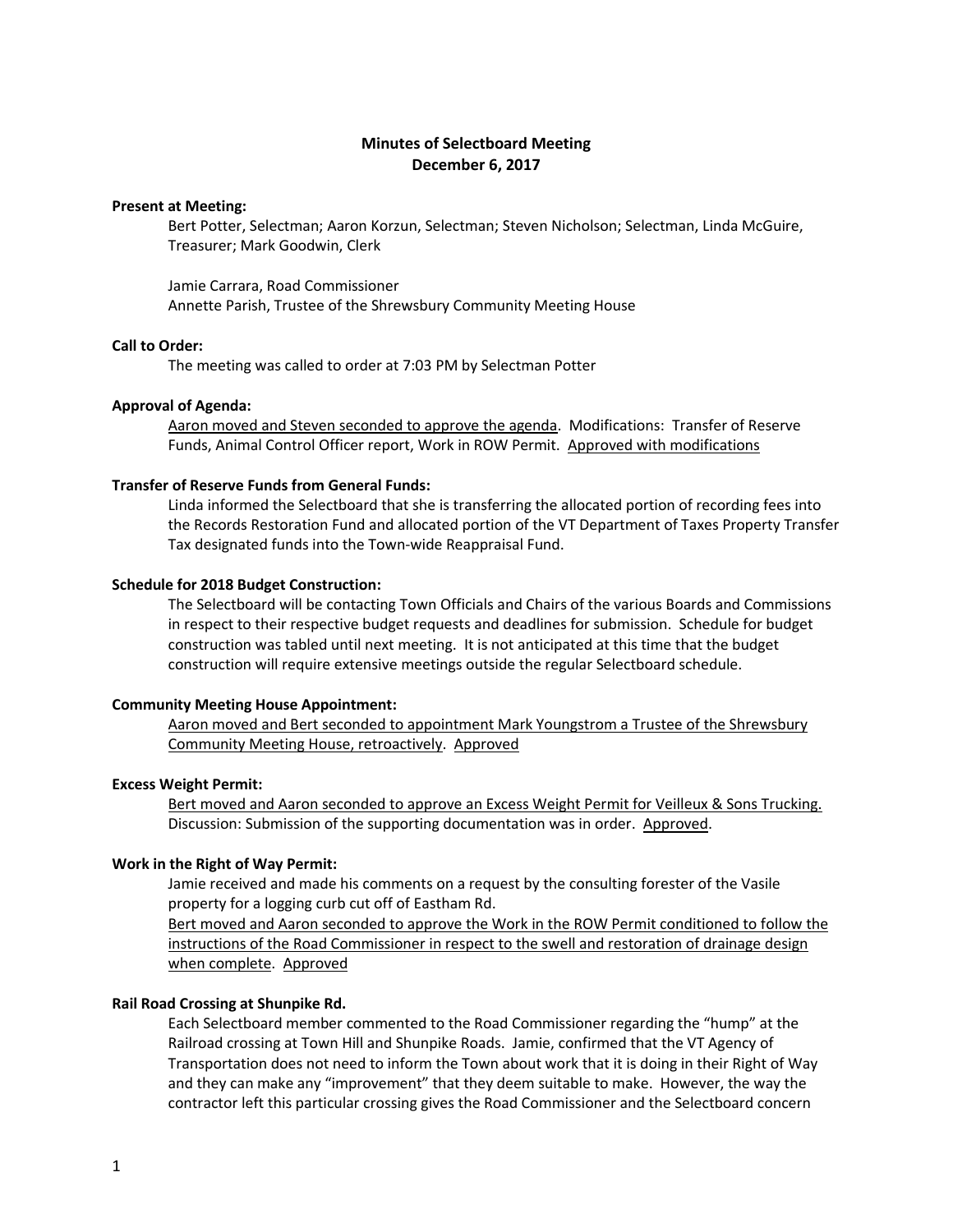about the safety of the road and the public travelling upon it, particularly for plowing and speeding traffic. Steven will be contacting Paul Libby; Aviation and Rail Program Manager at AOT to indicate the Towns' concern and request remediation.

#### **Trustees of the Shrewsbury Community Meeting House:**

Annette Parish informed the Selectboard that the Trustees had held a meeting on November 30th. A number of issues were addressed by the Trustees in respect to building maintenance, building improvements and enhancements as well as addressing the issue of usage fees, among other issues discussed. Annette had provided to the Town Clerk minutes of the meeting. (Posted under the *"Community"* on the Town web site). Annette indicated that the Trustees are establishing the functional policies and procedures in respect to their working under the By-Laws and are sensitive to the concerns of the wider community in regard to the Meeting House as a shared asset for the community.

# **Highway Department Organization:**

Jamie presented a concern in regards to the continued administrative burden that is being mandated by the Agency of Transportation in respect to "grants" utilized to reimburse Towns for infrastructure repair and maintenance as well as mandated reports and educational / informational dissemination seminars. Jamie indicated that he has been requesting assistance from the Town Clerk for most of these administrative tasks. In addition, the Town Clerk also indicated to the Selectboard that he is experiencing the same burden from a variety of different agencies such as the E-911 Board, Census, Agency of Natural Resources to name some examples. Both the Road Commissioner and Town Clerk indicated that these requested reports and requests from the various agencies for data and attendance at information seminars and presentations regarding new initiatives are not in and of themselves burdensome, but taken as an accumulated effect they are additional tasks that detract from the principal duties that each is responsible for or these presentations become missed opportunities that might benefit the Town that are passed over because of lack of time to attend to them.

In conclusion, both the Road Commissioner and Town Clerk requested from the Selectboard an affirmative indication that the Selectboard will support a collaboration for drawing up a draft position description for a part-time Administrative Assistant for the purpose of supporting the Town in fulfilling some of the administrative tasks in order to position the Town in the best possible manner to interact with the various different agencies. The Selectboard supported in principal the initiative and will await the proposal that the Road Commissioner and Clerk will present at a later time.

#### **Open to the Public:**

No member of the Public present.

# **New Business:**

Bert reported that he contacted the State Police in regards to a report of loose pigs on the Cold River road that were considered a safety hazard for unsuspecting drivers. Although no pigs were apprehended, apparently no serious incidents resulted. Bert did not know if the pigs had been returned to their owner.

# **Minutes:**

Bert moved and Aaron seconded to approve the Minutes of November 15, 2017. Approved